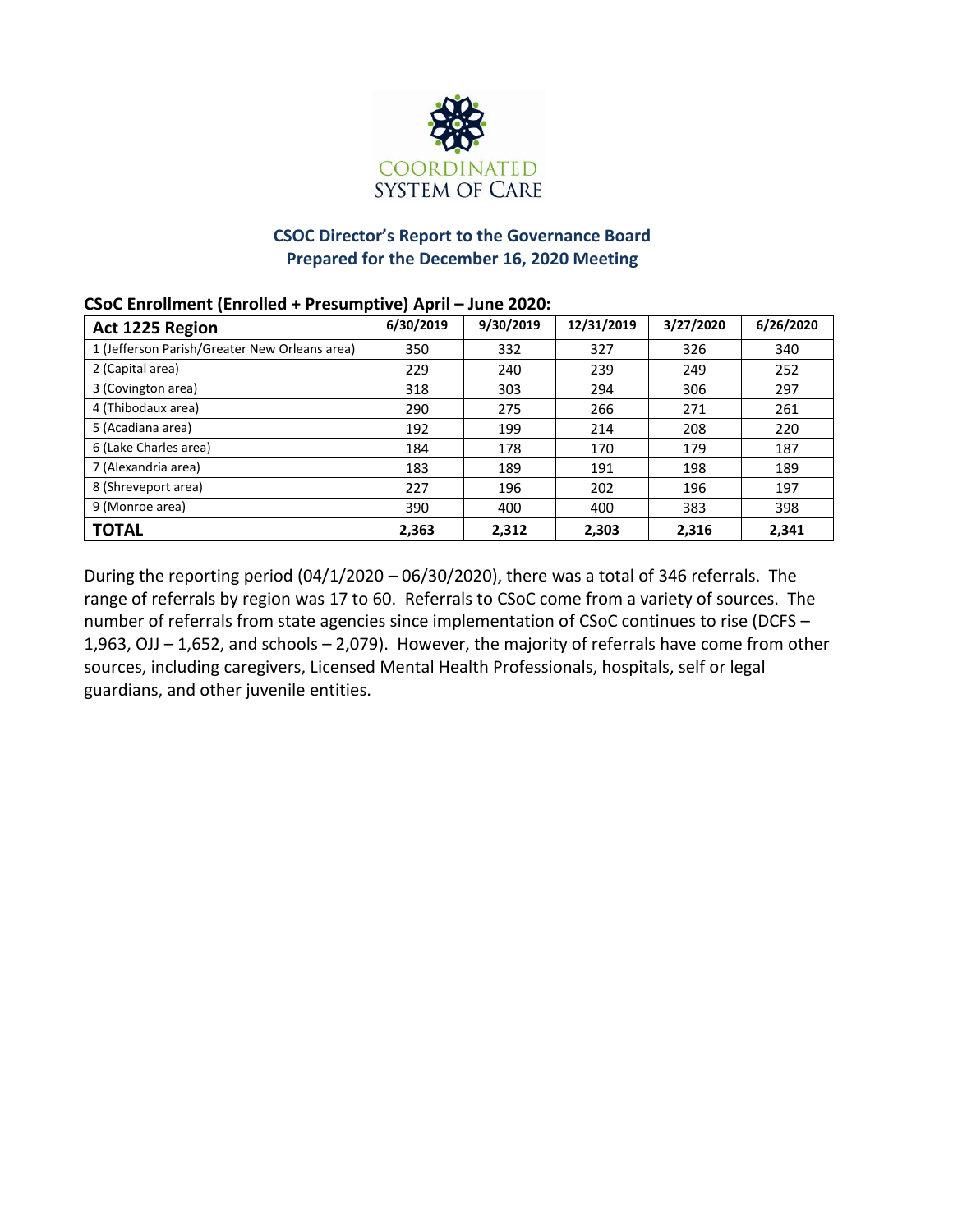# Referrals by Agency/Entity



| <b>Referring Source</b>             | 3/27/2020 | 6/26/2020 | <b>Change</b>  |
|-------------------------------------|-----------|-----------|----------------|
| Caregiver                           | 4,871     | 4,968     | 97             |
| Licensed Mental Health Professional | 3,859     | 3,899     | 40             |
| Other                               | 3,083     | 3,160     | 77             |
| <b>DCFS</b>                         | 1,908     | 1,963     | 55             |
| DOE/School                          | 2,070     | 2,079     | $\mathsf 9$    |
| <b>OJJ</b>                          | 1,626     | 1,652     | 26             |
| <b>Other Juvenile Entities</b>      | 967       | 969       | $\overline{2}$ |
| Hospitals                           | 1,605     | 1,631     | 26             |
| Self or Legal Guardian              | 1,141     | 1,143     | $\overline{2}$ |
| Primary Care Physician (PCP)        | 173       | 179       | 6              |
| <b>OBH</b>                          | 174       | 180       | $\,6\,$        |
| Total                               | 21,477    | 21,823    | 346            |

3 CSoC SGB August 2020

Per request from Board members, the table below reflects referrals by region over the last four quarters. This table will continue to be included in the CSoC Director's Report.

### **CSoC Referrals by Quarter**

| Act 1225 Region                               | 9/30/2019 | 12/31/2019 | 3/31/2020 | 6/26/2020 |
|-----------------------------------------------|-----------|------------|-----------|-----------|
| 1 (Jefferson Parish/Greater New Orleans area) | 71        | 81         | 57        | 31        |
| 2 (Capital area)                              | 128       | 85         | 99        | 50        |
| 3 (Covington area)                            | 92        | 114        | 110       | 60        |
| 4 (Thibodaux area)                            | 70        | 75         | 114       | 17        |
| 5 (Acadiana area)                             | 65        | 111        | 81        | 55        |
| 6 (Lake Charles area)                         | 50        | 60         | 83        | 21        |
| 7 (Alexandria area)                           | 58        | 77         | 70        | 39        |
| 8 (Shreveport area)                           | 64        | 90         | 64        | 27        |
| 9 (Monroe area)                               | 96        | 105        | 88        | 46        |
| <b>TOTAL</b>                                  | 694       | 798        | 766       | 346       |

The majority of children/youth enrolled in CSoC are male (167 or 60%). African-American is the predominant race of these young people, representing 1,143 (59%). The age groups with the highest enrollment are 12-15 years old (794 or 41%).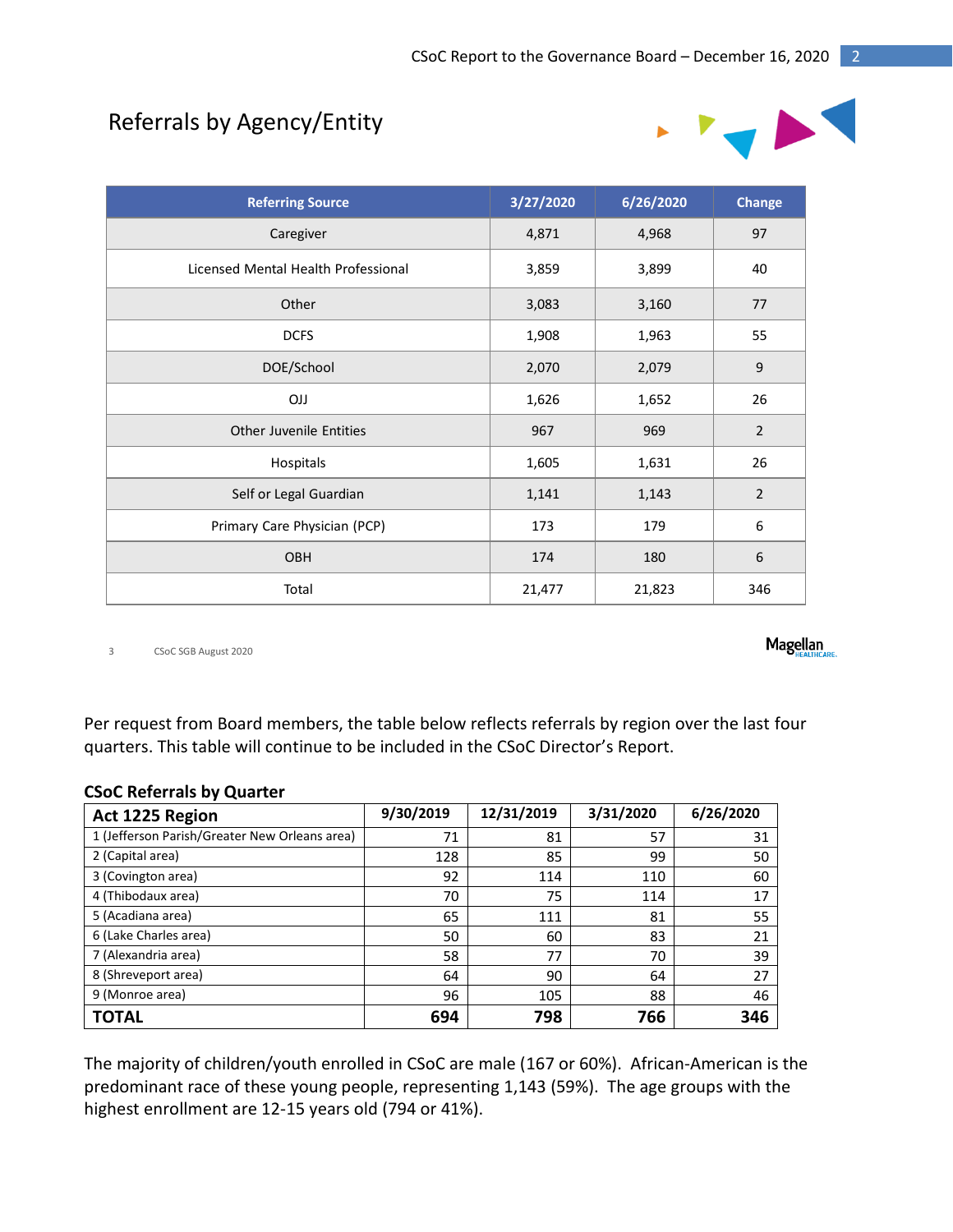# **Provider Network:**

### **Short-term Respite**

• There are 24 STR providers this quarter.

### **Independent Living Skills Building**

There are 165 ILSB providers throughout the regions.

#### **Trends in Children/Youth Outcomes Data:**

#### **CSoC Children Inpatient Psychiatric Utilization**

Source: Magellan

- Percent of CSoC members (under 22) who were served in a psychiatric hospital during the quarter: 87 or 3.65%
- Average length of stay for CSoC members (under 22) in psychiatric hospitalization: 6.4 days

# Inpatient Utilization

| <b>Indicator</b>                                                 | <b>Number</b> |  |
|------------------------------------------------------------------|---------------|--|
| Number of Members<br>with Any Inpatient<br>Days                  | 87            |  |
| Number of Children<br>Enrolled during<br><b>Reporting Period</b> | 2,382         |  |
| Percent                                                          | 3.65%         |  |
| ALOS                                                             | 6.4           |  |



14 CSoC SGB August 2020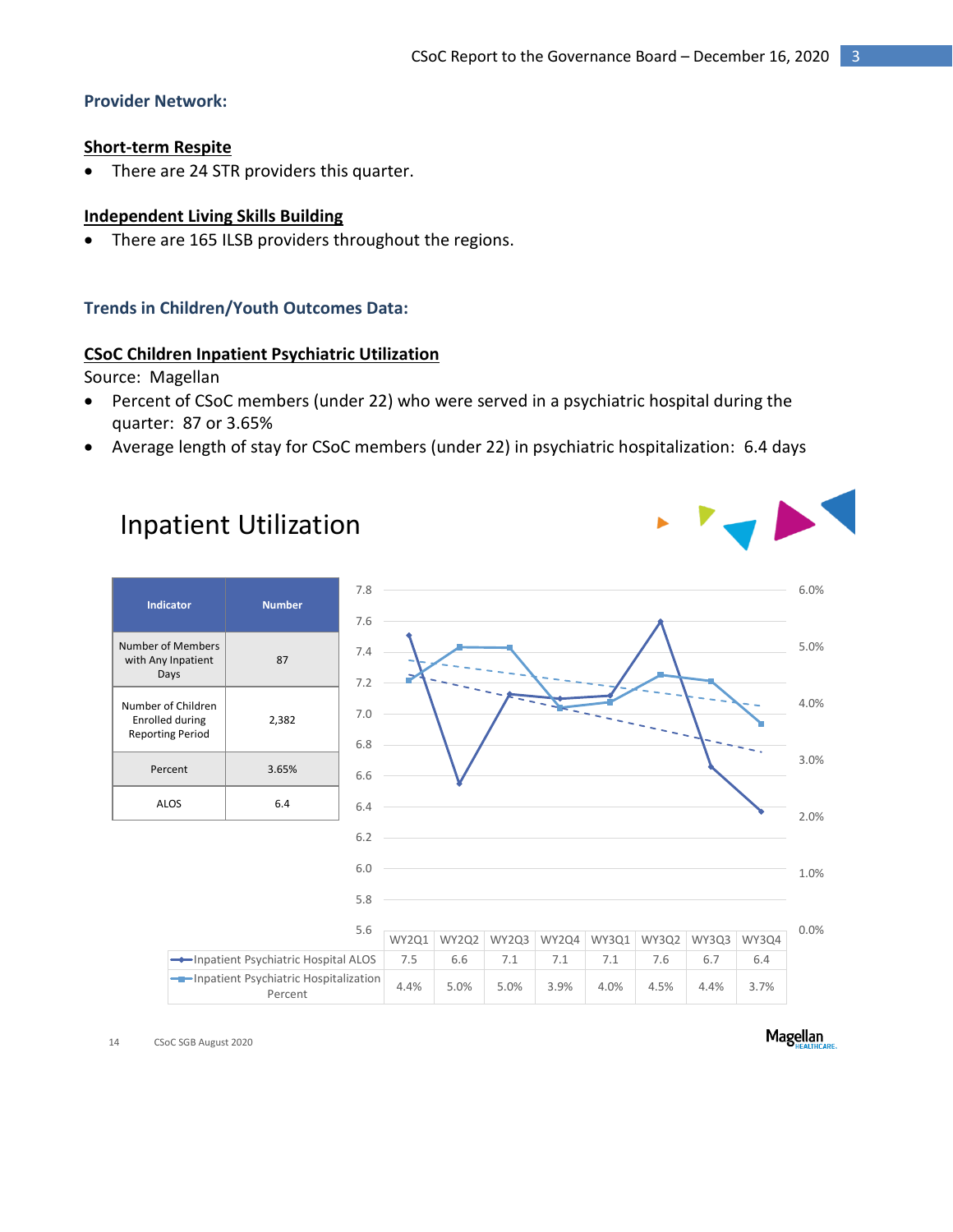# **CANS Outcomes Data**

### Source: Magellan

Outcomes Findings: An analysis of the global CANS scores beginning at initial intake and then at discharge for 221 youth with valid data of the 228 youth discharged during the quarter showed:

- A mean score decrease of 16.86 points
- 78.73% of youth showed improved clinical functioning



26 CSoC SGB August 2020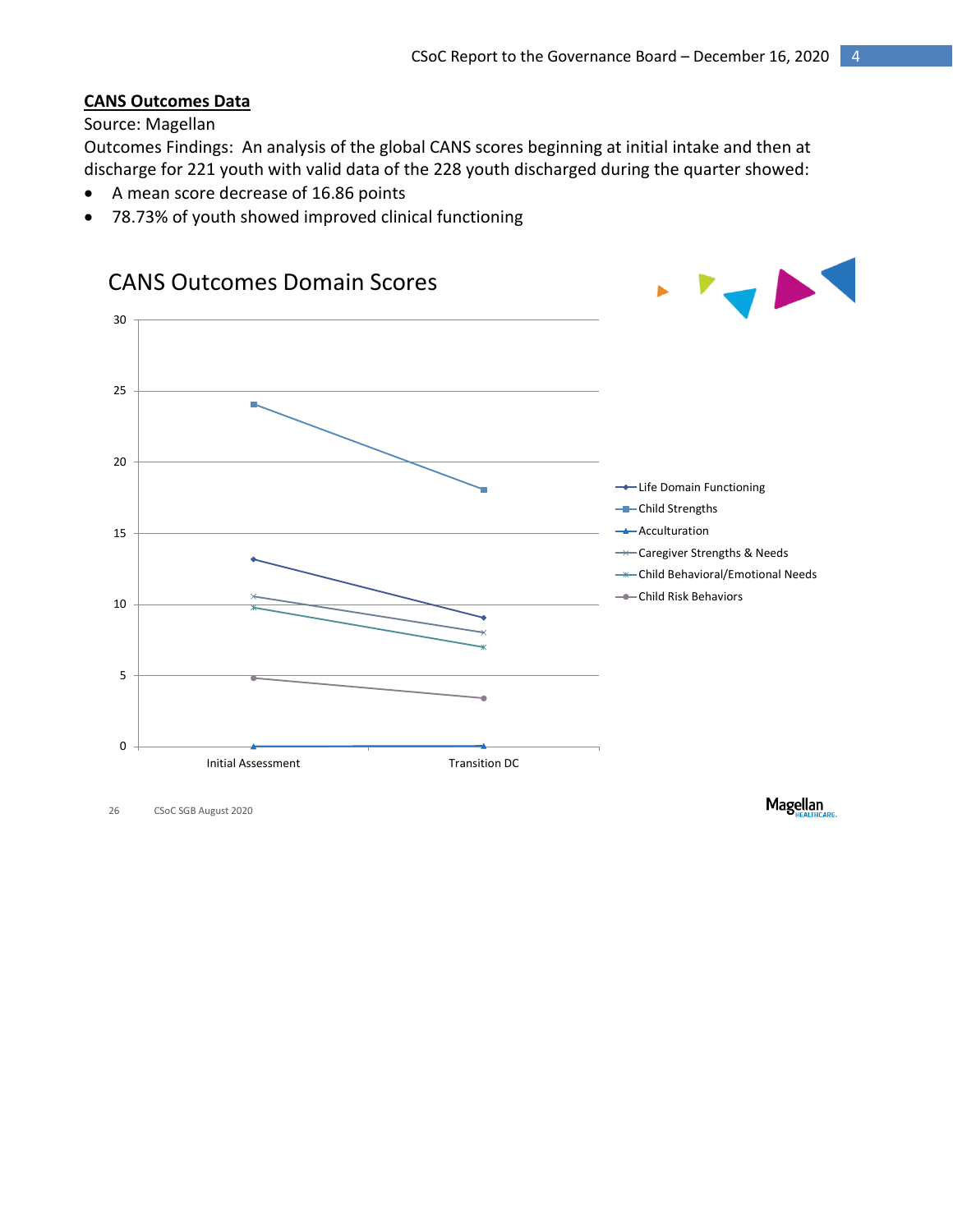# Child and Adolescent Needs and Strengths (CANS) Outcomes: Clinical Functioning



24 CSoC SGB August 2020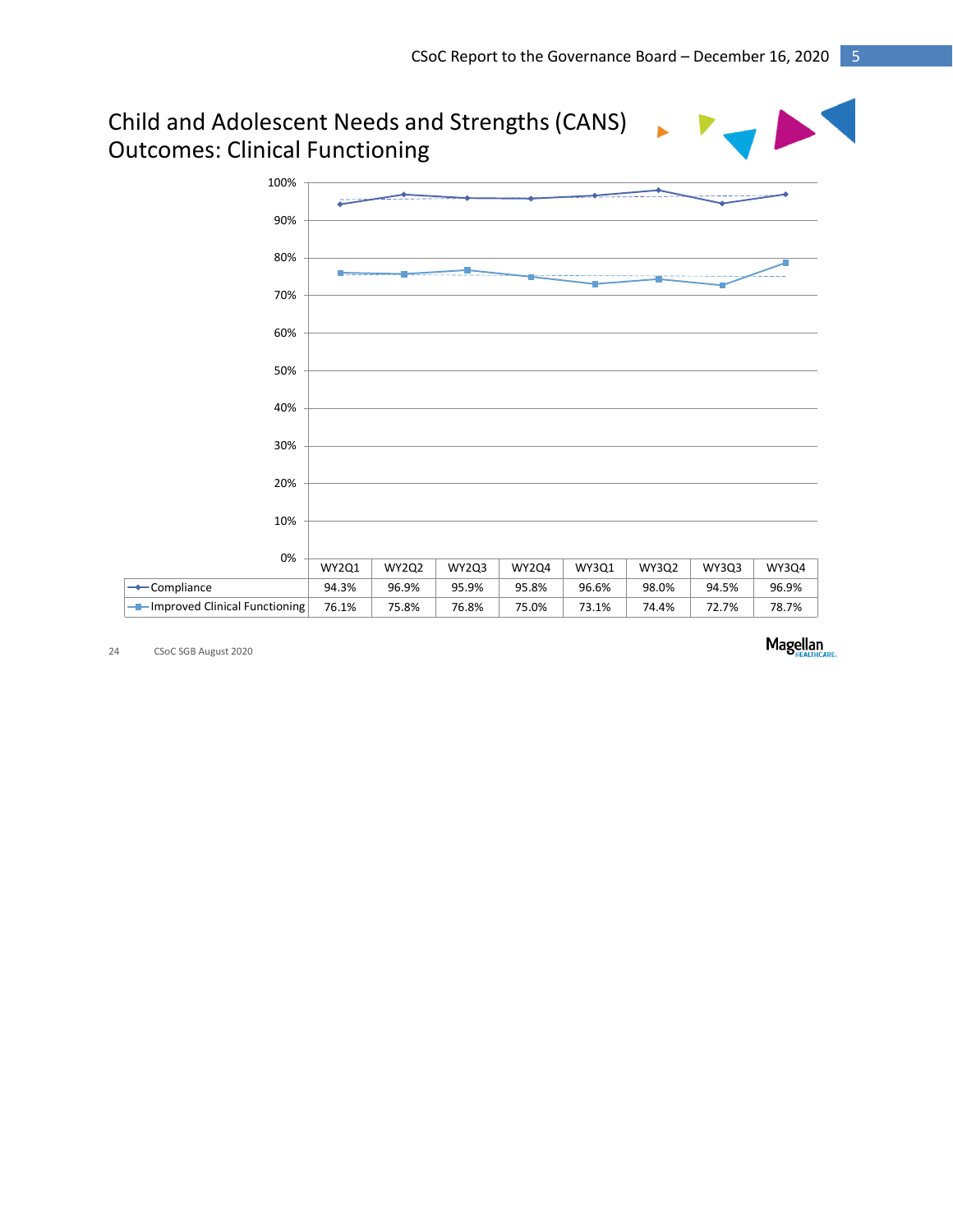# **School Outcomes**

Source: Magellan

The CANS school module, which evaluates school functioning, is regularly applied when children and youth initially enroll in CSoC, then every 180 days after enrollment and at discharge. This offers a more consistent and objective picture of a youth's school functioning over time. The following results were documented:

- 71.56% showed improved school functioning
- 56.34% showed improved school attendance
- 68.25% showed improved school behavior

# CANS: School Functioning WY2Q1 WY2Q2 WY2Q3 WY2Q4 WY3Q1 WY3Q2 WY3Q3 WY3Q4  $\bullet$  School Functioning 71.4% 71.7% 68.8% 65.2% 62.7% 66.7% 65.4% 71.6% School Attendance 61.4% 62.4% 64.9% 60.6% 55.5% 56.3% 58.0% 56.3% School Behavior 65.4% 67.9% 67.4% 62.1% 57.1% 62.4% 59.1% 68.3% 0% 10% 20% 30% 40% 50% 60% 70% 80%

**\*Given an initial score > 0**

21 CSoC SGB August 2020

**Magellan** 

# **Youth with an IEP**

Source: Magellan

 A review of the enrollment for this time period indicates that approximately 40.55% of the children/youth enrolled in CSoC had a current IEP meaning that they are receiving special education services in the school system.